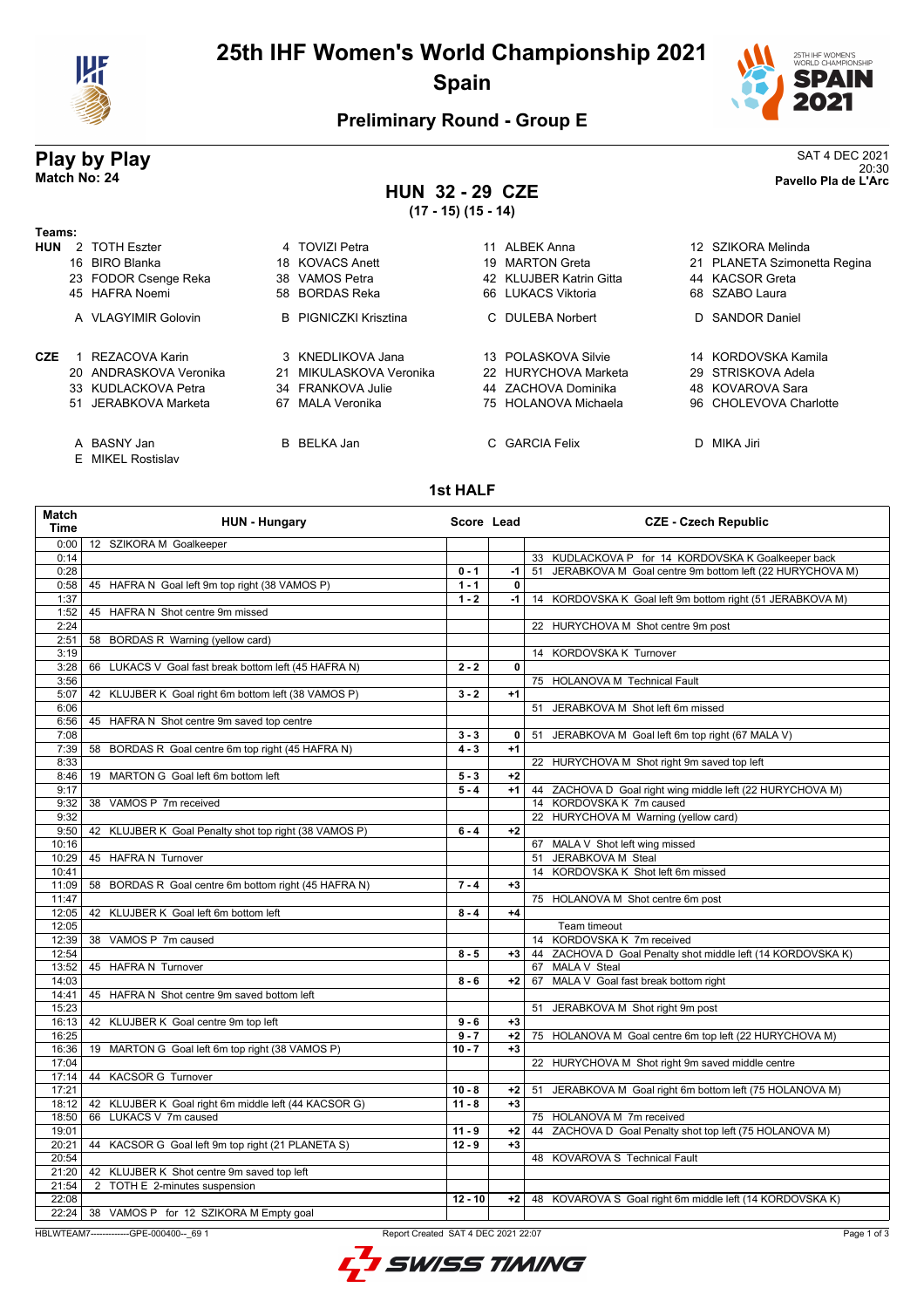



# **Preliminary Round - Group E**

**Play by Play**<br>Match No: 24 **SAT 4 DEC 2021**<br>Pavello Pla de L'Arc 20:30 **Match No: 24 Pavello Pla de L'Arc**

### **HUN 32 - 29 CZE (17 - 15) (15 - 14)**

#### **1st HALF**

| Match<br><b>Time</b> | <b>HUN - Hungary</b>                                        | Score Lead |              | <b>CZE - Czech Republic</b>                               |
|----------------------|-------------------------------------------------------------|------------|--------------|-----------------------------------------------------------|
| 22:48                | 42 KLUJBER K Technical Fault                                |            |              |                                                           |
| 22:51                | 12 SZIKORA M for 66 LUKACS V Goalkeeper back                |            |              |                                                           |
| 23:16                |                                                             | $12 - 11$  | $+1$         | 48 KOVAROVA S Goal right 6m top left (51 JERABKOVA M)     |
| 23:24                | 66 LUKACS V for 12 SZIKORA M Empty goal                     |            |              |                                                           |
| 23:25                | Team timeout                                                |            |              |                                                           |
| 24:08                | SZIKORA M for 2 TOTH E Goalkeeper back<br>$12 \overline{ }$ |            |              |                                                           |
| 24:09                | 66 LUKACS V Shot right wing saved bottom right              |            |              |                                                           |
| 24:32                |                                                             | $12 - 12$  | $\mathbf{0}$ | 51 JERABKOVA M Goal left 6m top right (3 KNEDLIKOVA J)    |
| 24:44                | 44 KACSOR G Goal left 6m middle right (38 VAMOS P)          | $13 - 12$  | $+1$         |                                                           |
| 25:11                |                                                             |            |              | 3 KNEDLIKOVA J Turnover                                   |
| 25:25                | 42 KLUJBER K Goal right 6m bottom right                     | $14 - 12$  | $+2$         |                                                           |
| 25:53                | 2 TOTH E 2-minutes suspension                               |            |              |                                                           |
| 26:07                | 66 LUKACS V 2-minutes suspension                            |            |              |                                                           |
| 26:23                |                                                             | $14 - 13$  | $+1$         | 51 JERABKOVA M Goal left 6m bottom right (14 KORDOVSKA K) |
| 26:46                | 38 VAMOS P for 12 SZIKORA M Empty goal                      |            |              |                                                           |
| 26:56                | VAMOS P Goal right 6m bottom centre (44 KACSOR G)<br>38     | $15 - 13$  | $+2$         |                                                           |
| 26:58                | SZIKORA M for 42 KLUJBER K Goalkeeper back<br>12            |            |              |                                                           |
| 27:09                |                                                             | $15 - 14$  | $+1$         | 3 KNEDLIKOVA J Goal right wing top left (48 KOVAROVA S)   |
| 27:17                | KLUJBER K for 12 SZIKORA M Empty goal<br>42                 |            |              |                                                           |
| 27:42                | VAMOS P Goal centre 6m top left (44 KACSOR G)<br>38         | $16 - 14$  | $+2$         |                                                           |
| 27:47                | 12 SZIKORA M for 42 KLUJBER K Goalkeeper back               |            |              |                                                           |
| 27:54                |                                                             | $16 - 15$  | $+1$         | 14 KORDOVSKA K Goal right 6m bottom left                  |
| 28:32                | VAMOS P Goal centre 9m top centre (44 KACSOR G)<br>38       | $17 - 15$  | $+2$         |                                                           |
| 29:01                |                                                             |            |              | 48 KOVAROVA S Shot right 6m saved middle left             |
| 29:34                | 44 KACSOR G Shot centre 6m saved bottom left                |            |              |                                                           |
| 29:56                |                                                             |            |              | 51 JERABKOVA M Shot centre 9m blocked                     |

### **2nd HALF**

| Match<br><b>Time</b> | <b>HUN - Hungary</b>                                                            |           | Score Lead | <b>CZE - Czech Republic</b>                                            |
|----------------------|---------------------------------------------------------------------------------|-----------|------------|------------------------------------------------------------------------|
| 30:00                | 12 SZIKORA M Goalkeeper                                                         |           |            | 33 KUDLACKOVA P Goalkeeper                                             |
| 30:34                | 45 HAFRA N Technical Fault                                                      |           |            |                                                                        |
| 30:42                |                                                                                 | $17 - 16$ | +1         | 67 MALA V Goal fast break bottom right (14 KORDOVSKA K)                |
| 31:37                | 38 VAMOS P Shot left 6m saved bottom centre                                     |           |            |                                                                        |
| 32:37                | 42 KLUJBER K Steal                                                              |           |            | 48 KOVAROVA S Turnover                                                 |
| 32:45                | 42 KLUJBER K Goal right 6m middle centre                                        | $18 - 16$ | $+2$       |                                                                        |
| 32:51                | 42 KLUJBER K 2-minutes suspension                                               |           |            |                                                                        |
| 33:10                |                                                                                 |           |            | 75 HOLANOVA M Technical Fault                                          |
| 33:21                | 45 HAFRA N for 12 SZIKORA M Empty goal                                          |           |            |                                                                        |
| 34:01                | 12 SZIKORA M for 45 HAFRA N Goalkeeper back                                     |           |            |                                                                        |
| 34:01                | 58 BORDAS R Shot left 6m saved bottom left                                      |           |            |                                                                        |
| 34:51                |                                                                                 | $18 - 17$ | $+1$       | 75 HOLANOVA M Goal centre 6m bottom left (14 KORDOVSKA K)              |
| 35:26                |                                                                                 |           |            | 21 MIKULASKOVA V 2-minutes suspension                                  |
| 35:51                | 42 KLUJBER K Goal right 6m top left (38 VAMOS P)                                | $19 - 17$ | $+2$       |                                                                        |
| 36:24                |                                                                                 |           |            | 51 JERABKOVA M Technical Fault                                         |
|                      | 36:45 45 HAFRA N Technical Fault                                                |           |            |                                                                        |
| 36:57                | 19 MARTON G Steal                                                               |           |            | 67 MALA V Turnover                                                     |
| 37:20                | 45 HAFRA N Goal fast break bottom left (66 LUKACS V)                            | $20 - 17$ | $+3$       |                                                                        |
| 37:43                | PLANETA S Steal<br>21                                                           |           |            | 48 KOVAROVA S Turnover                                                 |
| 37:50                | 66 LUKACS V Goal fast break top right (42 KLUJBER K)                            | $21 - 17$ | +4         |                                                                        |
| 38:05                |                                                                                 |           |            | Team timeout                                                           |
| 38:26                |                                                                                 | $21 - 18$ | $+3$       | 51 JERABKOVA M Goal centre 9m bottom right (48 KOVAROVA S)             |
| 38:38                | 58 BORDAS R Technical Fault                                                     |           |            |                                                                        |
| 39:03                | PLANETA S Block<br>21                                                           |           |            | 48 KOVAROVA S Shot right 6m blocked                                    |
| 39:19                | 45 HAFRA N Steal                                                                |           |            | 48 KOVAROVA S Turnover                                                 |
| 39:58                | 45 HAFRA N Goal left 6m top left (42 KLUJBER K)                                 | $22 - 18$ | $+4$       |                                                                        |
| 40:35                |                                                                                 |           |            | 21 MIKULASKOVA V Shot left 6m saved top centre                         |
| 41:01                | 42 KLUJBER K Goal centre 9m bottom right (38 VAMOS P)                           | $23 - 18$ | $+5$       |                                                                        |
| 41:10                | 42 KLUJBER K Steal                                                              |           |            | 48 KOVAROVA S Turnover                                                 |
| 41:40                |                                                                                 |           |            | A BASNY J Warning (yellow card) bench punishment                       |
| 41:59                | 58 BORDAS R 7m received                                                         |           |            | 14 KORDOVSKA K 7m caused                                               |
| 42:15                | 42 KLUJBER K Goal Penalty shot middle right (58 BORDAS R)                       | $24 - 18$ | +6         |                                                                        |
| 42:26                |                                                                                 |           |            | REZACOVA K for 33 KUDLACKOVA P Goalkeeper Substitution<br>$\mathbf{1}$ |
| 42:35                |                                                                                 | $24 - 19$ | +5         | 67 MALA V Goal left wing bottom right (14 KORDOVSKA K)                 |
| 43:07                | 38 VAMOS P 7m received                                                          |           |            | 14 KORDOVSKA K 7m caused                                               |
| 43:07                | 38 VAMOS P 7m received                                                          |           |            | 20 ANDRASKOVA V 7m caused                                              |
| 43:07                |                                                                                 |           |            | 20 ANDRASKOVA V 2-minutes suspension                                   |
| 43:11                | 42 KLUJBER K Goal Penalty shot middle left (38 VAMOS P)                         | $25 - 19$ | +6         |                                                                        |
|                      | HBLWTEAM7--------------GPE-000400-- 69 1<br>Report Created SAT 4 DEC 2021 22:07 |           |            | Page 2 of 3                                                            |